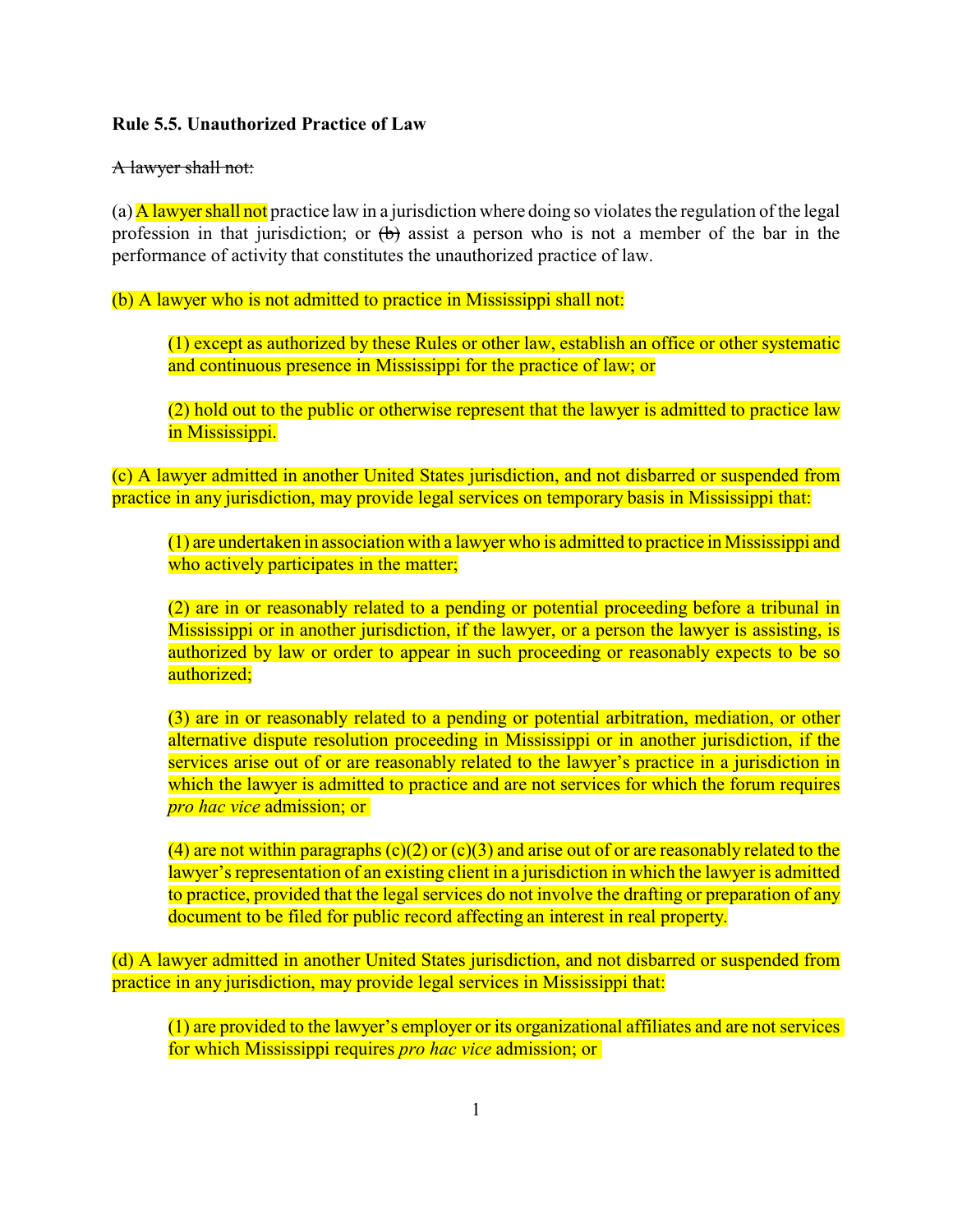(2) are services that the lawyer is authorized to provide by state or federal law in Mississippi.

Any lawyer providing legal services in Mississippi pursuant to paragraph (d) must register with The Mississippi Bar and pay a registration fee annually.

## *Comment*

*[1] A lawyer may practice law only in a jurisdiction in which the lawyer is authorized to practice. A lawyer may be admitted to practice law in a jurisdiction on a regular basis or may be authorized by court rule or order or by law to practice for a limited purpose or on a restricted basis. Paragraph (a) applies to unauthorized practice of law by a lawyer, whether through the lawyer's direct action or by the lawyer assisting another person.*

*[2] The definition of the practice of law is established by law and varies from one jurisdiction to another. Whatever the definition, limiting the practice of law to members of the bar protects the public against rendition of legal services by unqualified persons. Paragraph (b) This Rule does not prohibit a lawyer from employing the services of paraprofessionals and delegating functions to them, so long as the lawyer supervises the delegated work and retains responsibility for their work. See Rule 5.3.* 

*[3] Likewise, it does not prohibit lawyers from providing A lawyer may provide professional advice and instruction to nonlawyers whose employment requires knowledge of law; for example, claims adjusters, employees of financial or commercial institutions, social workers, accountants and persons employed by government agencies. Lawyers also may assist independent nonlawyers, such as paraprofessionals, who are authorized by the law of a jurisdiction to provide particular lawrelated services. In addition, a lawyer may counsel nonlawyers who wish to proceed pro se.*

*[4] Other than as authorized by law or this Rule, a lawyer who is not admitted to practice generally in this jurisdiction violates paragraph (a) if the lawyer establishes an office or other systematic and continuous presence in this jurisdiction for the practice of law. Presence may be systematic and continuous even if the lawyer is not physically present here. Such lawyer must not hold out to the public or otherwise represent that the lawyer is admitted to practice law in this jurisdiction. See also Rules 7.1, 7.4 and 7.7.*

*[5] There are occasions in which a lawyer admitted to practice in another United States jurisdiction, and not disbarred or suspended from practice in any jurisdiction, may provide legal services on a temporary basis in this jurisdiction under circumstances that do not create an unreasonable risk to the interests of their clients, the public or the courts, paragraph (c) identifies four such circumstances. The fact that conduct is not so identified does not imply that the conduct is or is not authorized. With the exception of paragraphs (d)(1) and (d)(2), this Rule does not authorize a lawyer to establish an office or other systematic and continuous presence in this jurisdiction without being admitted to practice generally here.*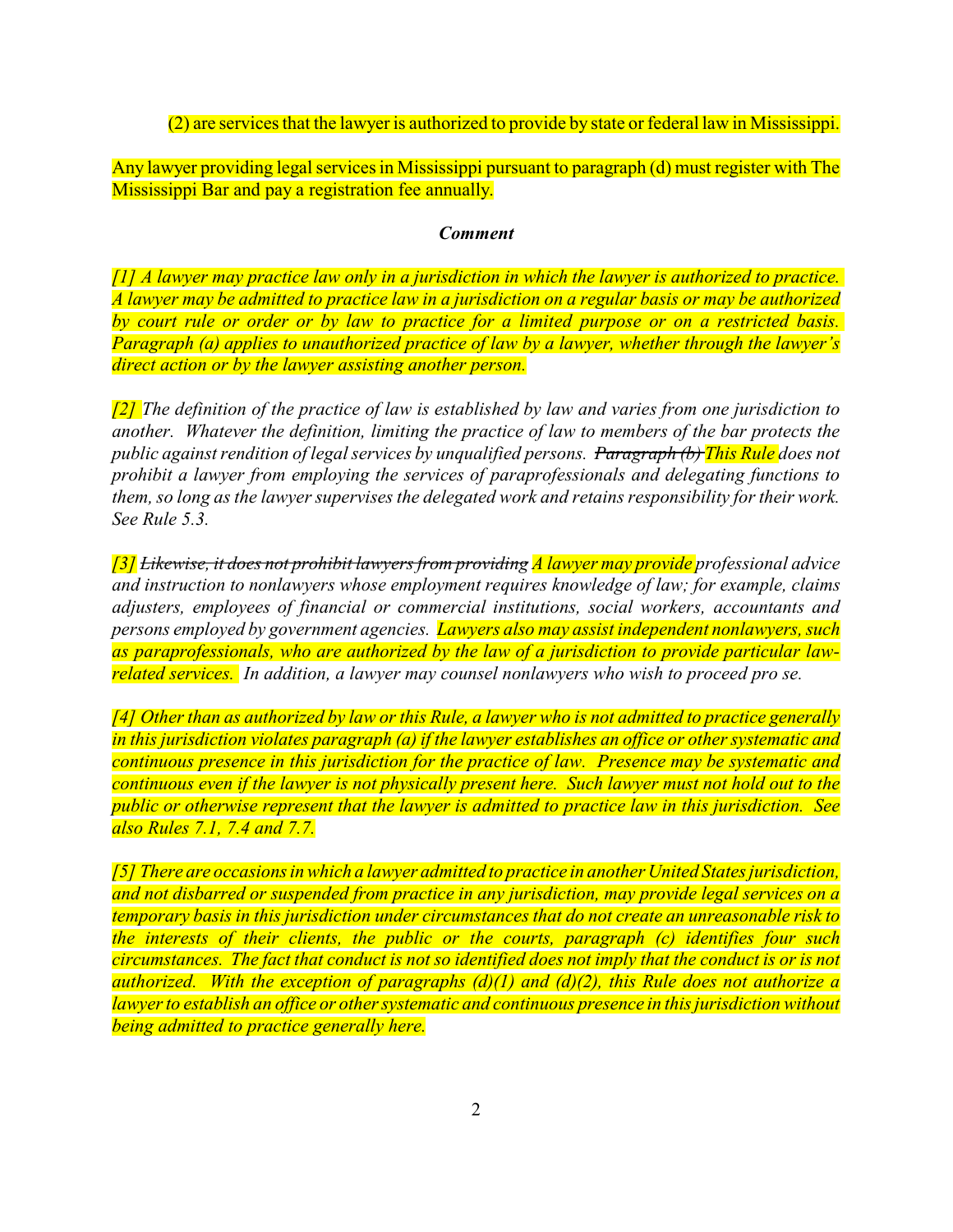*[6] Paragraphs (c) and (d) apply to lawyers who are admitted to practice law in any United States jurisdiction, which includes the District of Columbia and any state, territory or commonwealth of the United States. The word "admitted" in paragraph (c) contemplates that the lawyer is authorized to practice in the jurisdiction in which the lawyer is admitted and excludes a lawyer who while technically admitted is not authorized to practice, because, for example, the lawyer is on inactive status.*

*[7] Lawyers not admitted to practice generally in a jurisdiction may be authorized by law or order of a tribunal or an administrative agency to appear before the tribunal or agency. This authority may be granted pursuant to formal rules governing admission pro hac vice or pursuant to informal practice of the tribunal or agency. Under paragraphs (c)(1) and (3), a lawyer does not violate this Rule when the lawyer appears before a tribunal or agency pursuant to such authority. To the extent that a court rule or other law of this jurisdiction requires a lawyer who is not admitted to practice in this jurisdiction to obtain admission pro hac vice before appearing before a tribunal or administrative agency, paragraph (c)(2) requires the lawyer to obtain that authority. See Rule 46, Mississippi Rules of Appellate Procedure.*

*[8] Paragraph (c)(1)recognizes that the interests of clients and the public are protected if a lawyer admitted only in another jurisdiction associates with a lawyer licensed to practice in this jurisdiction. For this paragraph to apply, the lawyer admitted to practice in this jurisdiction must actively participate in and share responsibility for the representation for the client.*

*[9] Paragraph (c)(2) also provides that a lawyer rendering services in this jurisdiction on a temporary basis does not violate this Rule when the lawyer engages in conduct in anticipation of a proceeding or hearing in a jurisdiction in which the lawyer is authorized to practice law or in which the lawyer reasonably expects to be admitted pro hac vice. Examples of such conduct include meetings with the client, interviews of potential witnesses, and the review of documents. Similarly, a lawyer admitted only in another jurisdictionmay engage in conduct temporarily in this jurisdiction in connection with pending litigation in another jurisdiction in which the lawyer is or reasonably expects to be authorized to appear.* 

*[10] When a lawyer has been or reasonably expects to be admitted to appear before a court or administrative agency, paragraph (c)(2) also permits conduct by lawyers who are associated with that lawyer in the matter, but who do not expect to appear before the court or administrative agency. For example, subordinate lawyers may conduct research, review documents, and attend meetings with witnesses in support of the lawyer responsible for the litigation.*

*[11] Paragraph (c)(3) permits a lawyer admitted to practice law in another jurisdiction to perform services on a temporary basis in this jurisdiction if those services are in or reasonably related to a pending or potential arbitration, mediation, or other alternative dispute resolution proceeding in this or another jurisdiction, if the services arise out of or are reasonably related to the lawyer's practice in a jurisdiction in which the lawyer is admitted to practice. The lawyer, however, must obtain admission pro hac vice in the case if court rules or law so require. See Rule 46, Mississippi*